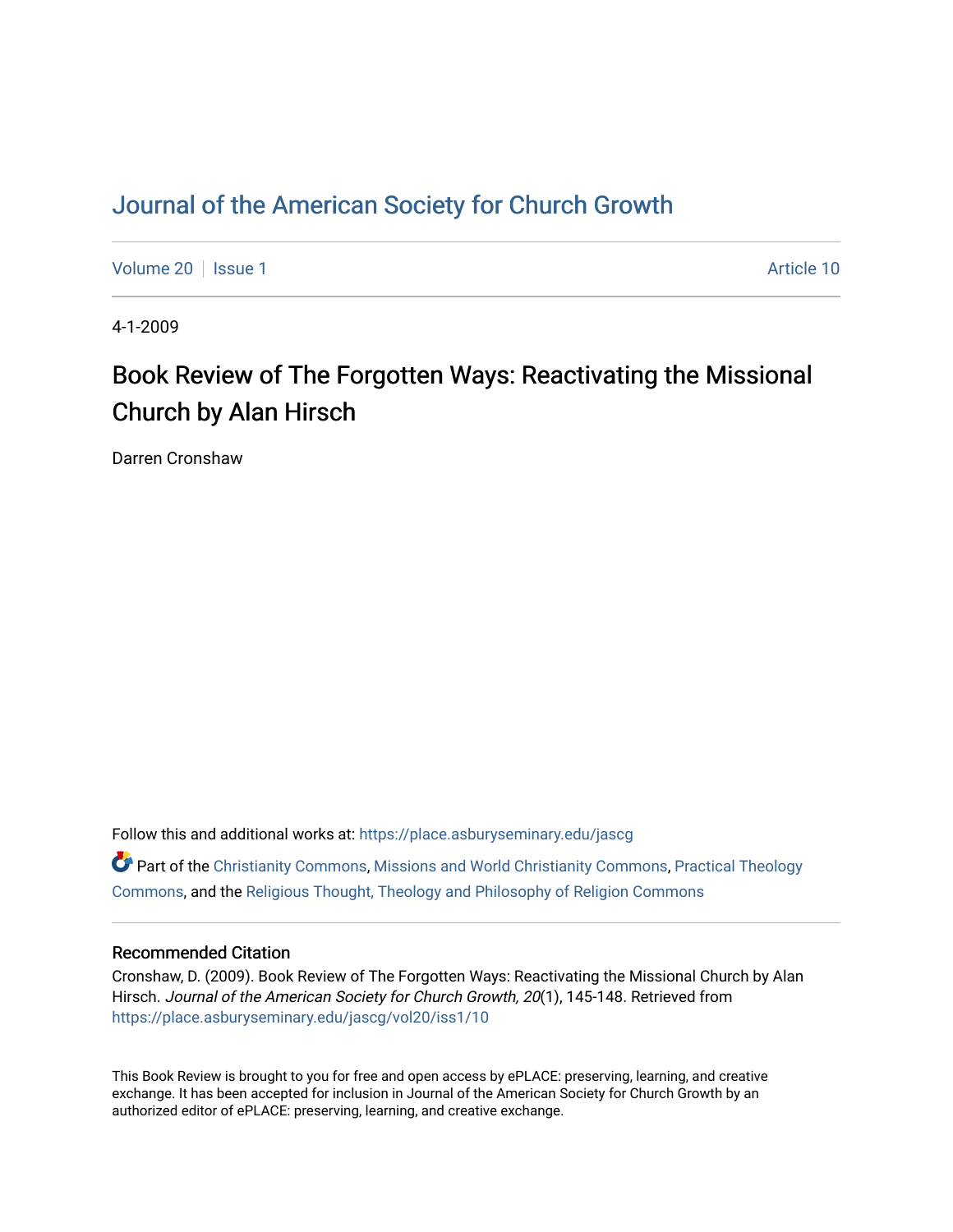144 Reviewed by Kenneth E. Bickel

might not be a high value, but I think consistency of a re- ligious experience is important within an age of frenetic change, especially when that group carries the name "church".

- I find myself a bit concerned about having a central theology stated as briefly as "Jesus in Lord". While I don't<br>believe that an extensive systematic theology is appro-<br>priate for an organic movement, I am a bit wary of unit-<br>ing around that simple statement. My most concrete
- One small but I think meaningful observation: I doubt
- 

• One small but I think meaningful observation: I doubt<br>that those advocating an organic movement of church<br>life have grappled adequately with all the pitfalls of a<br>highly litigious society.<br>Finally, I would like to believ

#### The Forgotten Ways: Reactivating The Missional Church

#### Reviewed By Darren Cronshaw

Hirsch, Alan. The Forgotten Ways: Reactivating The Missional Church. Grand Rapids: Brazos Press, 2006

The Forgotten Ways explores what Alan Hirsch maintains are the basic elements of what makes a missional movement. He starts with an analysis of the early church and the church in China—groups without legality, buildings, professional leadership, seeker-sensitive services or much in the way of Scripture and asks how did they foster their phenomenal growth? The an-<br>swer, he says, lies not in anything that can be packaged as a new program. Rather it stems from what he terms Apostolic Genius which is latent within the people of God and made up of six inwhich is latent within the people of God and made up of six inter-relating elements of missional-DNA (mDNA):

- 1. Jesus is Lord—The early church and believers in China distilled the message down to this simple confession (or sneezable virus) that recognized the claims of the one God over all of life. To counter the sacred/secular dichotomy, Hirsch contends: 'Following the impulses of biblical monotheism rather than setting up some sacred spaces, our task is to make all aspects and dimensions of life sacred—family, work, play, conflict, etc—and not to limit the presence of God to spooky religious zones<br>(p.95).
- 2. Disciple Making—Contrary to consumeristic patterns of faith. Hirsch reminds us that the lifelong task of a discifaith, Hirsch reminds us that the lifelong task of a disci-<br>ple is becoming like Jesus and embodying his message (like little Jesus in our communities). Rather than expecting to think our way into new ways of acting as if we only need to know the right things, Hirsch calls believers to action and obedience, quoting, among others, TS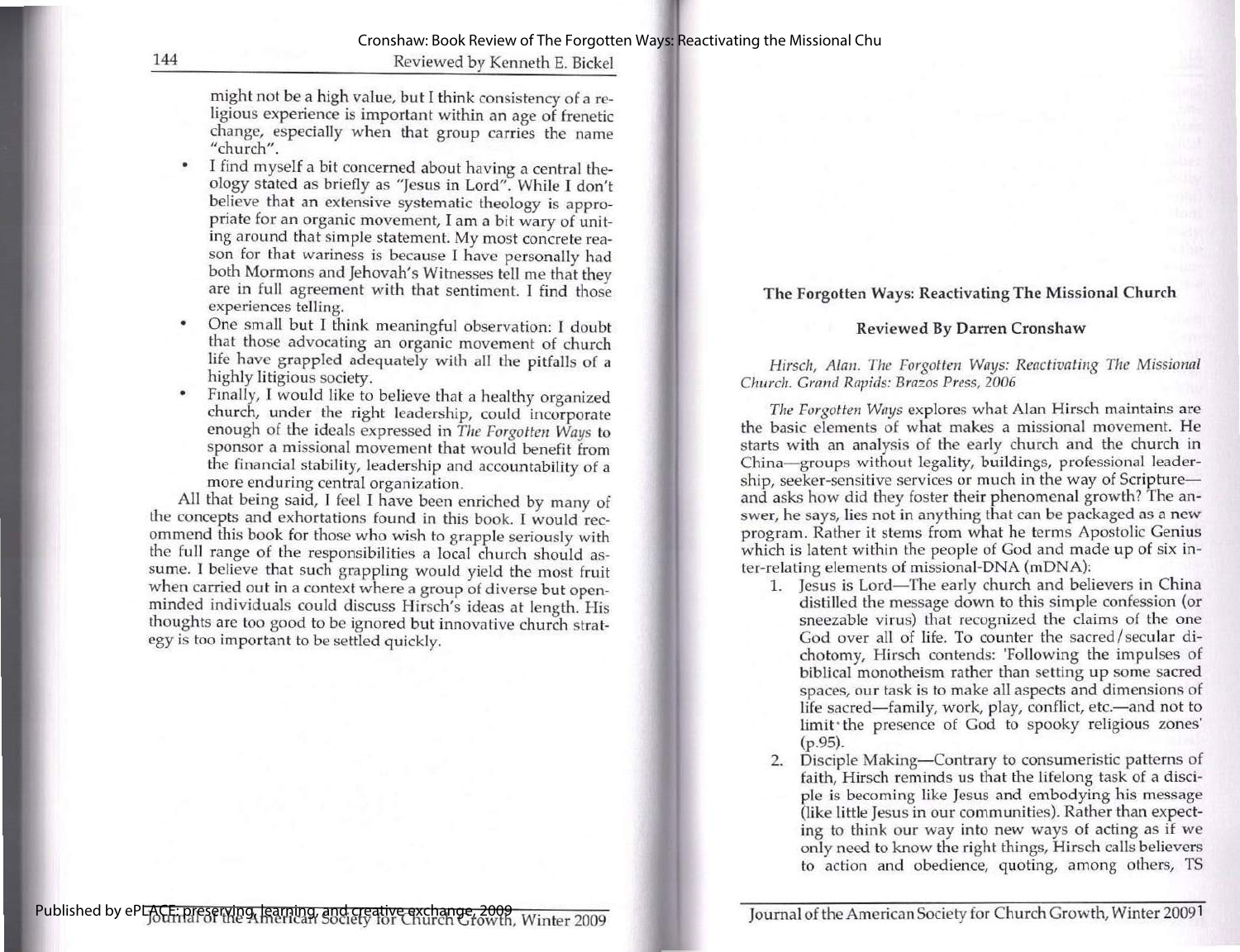### The Forgotten Ways: Reactivating the Missional Church 147

Eliot: The greatest proof of Christianity for others is not how far a man can logically analyze his reasons for be-<br>lieving, but how far in practice he will stake his life on his belief  $(p.101)$ .

- 3. Missional-Incarnational Impulse—Rather than relying<br>on an evangelistic-attractional mode to bring people into<br>church, the missional-incarnational impulse seeks to<br>seed and embed the gospel in the midst of cultures. This
- 
- 5. Organic Systems—Rather than an institutional approach to organization where CEO-styled leaders direct with a command and control CEO-approach to leadership, missional movements spread more organically. When groups netw
- 6. Communitas, not community—Rather than seeking

community as an end in itself, Hirsch explores the ideal of having our imagination captured by seemingly impossible mission challenges, out of which communitas evolves. He draws on Victor Turner's anthropological analysis of communitas (how a group forms together around a dangerous journey or mission) and liminality (a transition process accompanying a fundamental change). In one sense, the context of post-Christendom which has marginalized the place of church in society and the way we face rapid discontinuous changes in the twenty-first century forces us into liminality, but in an- other sense liminality is where we belong anyway as the other sense liminality is where we belong anyway as the pilgrim people of God.

Each of these elements is important in themselves but when they operate together they create the synergy of Apostolic Genius and can foster phenomenal growth. Strengthening any one area can help a local church grow and be more healthy, but fostering all of these elements is how this kind of material in The Forgotten Ways can foster missional movements. Other books treat individual elements in themselves, but this book significantly explores them together, not to bolster up the church as

institution but to cultivate a movement of organic growth. Hirsch has led a local church and a denomination through processes to reflect on their missional fitness, planted churches among, subcultures, started (and closed down) an innovative missional café project, started Forge Mission Training Network in Australia and consulted with missional groups around the world. He draws on these experiences, and on his reading of hisworld. He draws on these experiences, and on his reading of history and Scripture, to point towards new imaginative ways of doing mission and church. These ways that he suggests, though often forgotten, echo movements like nity in Western societies. His reflections are worth reading, reading again and most importantly acting upon.

again and most importantly acting applies.<br>The Forgotten Ways is a welcome and significant addition to the literature on mission to the West written by a leading missi-<br>ological strategist. It will prove to be a useful tool to help shape new forms of missional church—for church planters, those leading change in existing churches and all mission-hearted followers of Jesus. It is not an academic tome but a handbook for prac- titioners. I am using it to evaluate missional churches I am visiting and learning from, and as a compass to guide a missional experiment in our neighborhood. A blog and further resources